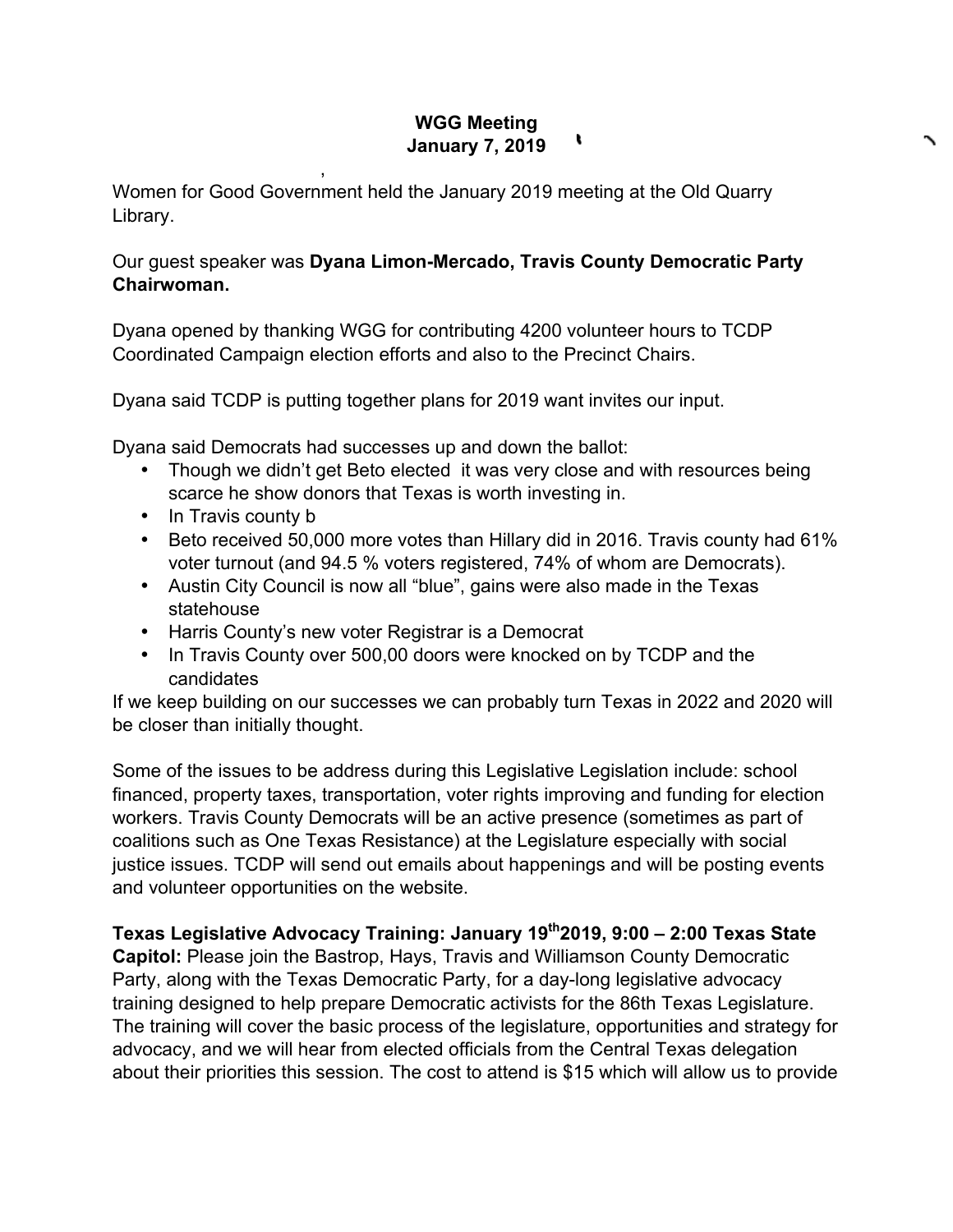lunch, materials and the space for the day. Need-based scholarships are available. For more information go to *info@traviscountydemocrats.org*.

Dyana also said the goal of TCDP Membership Drive is 2020 Sustaining Donors. This would allow for full time year round staff and 3-4 organizer positions. The organizer positions would also help to engage younger voters now and build on that.

Subjects touched on during questions and answers included:

- TCDP is working on improving the website as well as making online donating easier
- TCDP is working on building & resourcing & supporting college leadership (we cannot go into high schools as a political party)
- Dems need to be mindful of special ongoing elections especially HD145, HD 1879 and HD125. The state party will be putting out more information.
- Data is still coming in on different campaign strategies. Will be working on best practices for texting.
- TCDP coordinates campaigns as muchas the campaigns want or needs. Sometimes TCDP is the best messenger for candidates
- There are huge swathes of apartment in major metro areas that are inaccessible to door knocking. We are trying to find ways to gain access. Knock until you are asked to leave.
- Volunteer drivers expressed frustration that they were asked to do other tasks when they came to driver voters to polls. There was a bigger supply of drivers than demand so the campaigns asked them to do others tasks such sas postcard writing or texting
- Year Round Civic Education is a dream of Dyana's using paid organizers for infrastructure building
- We do not know at this this what Beto's plans are
- Rumor has it that Cornyn is stepping down in2020
- Compliments for the choice of venue for the coordinated campaign
- We need to position Dems to counter gerrymandering
- Vacancies at TCDP: 60 precinct chairs to be filled are posted on the website
- Permanent staff: Cindy Flint, Executive Director; Brian Stoller, Special Projects Manager; Jen Ramos, Communications. Dyana hope to fund as many organizers as possible

## **Announcements:**

- February  $4^{th}$  meeting Travis County Democratic House Delegation
- March  $4^{th}$  meeting Dr. Emily Northrop, Professor of Economics; Environmental Studies Program
- VDR Training is taking place every Saturday, Sunday and Thursday in January. Mary Patrick will email the link to sign up